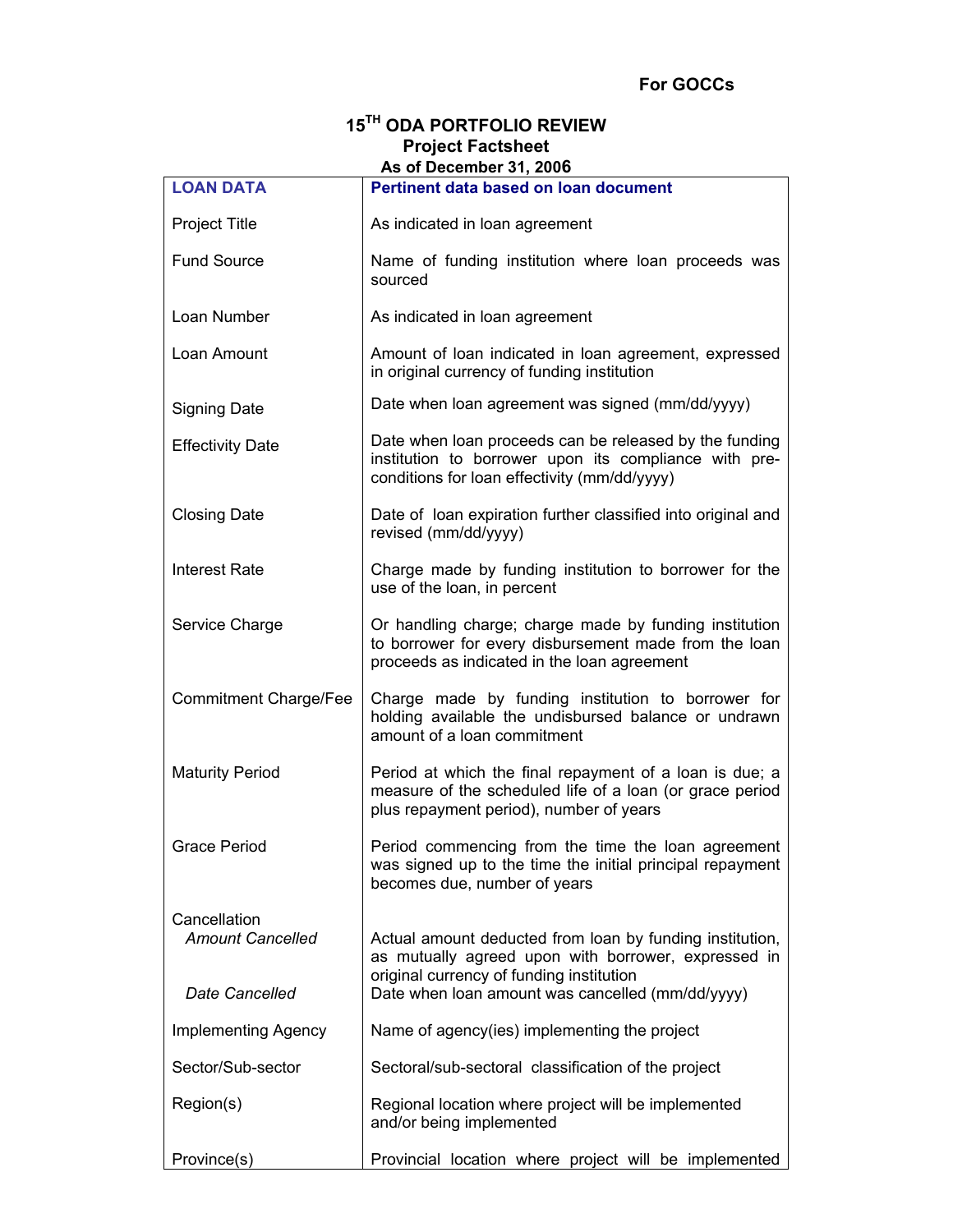|                            | and/or being implemented                                                                                                                                                         |
|----------------------------|----------------------------------------------------------------------------------------------------------------------------------------------------------------------------------|
| <b>Beneficiaries</b>       | Target group of people where the project is planned to<br>bring benefits, and quantity to the extent possible                                                                    |
| Objective(s)               | Brief description of the new conditions that will be<br>realized/achieved<br>project completion,<br>upon<br>when<br>beneficiaries utilize the project outputs                    |
| Description                | Brief project description to cover overall physical output,<br>project components, inputs and other important aspects<br>of the project. (Please limit to a maximum of 50 words) |
| <b>PROJECT</b>             |                                                                                                                                                                                  |
| <b>COMPONENTS</b>          |                                                                                                                                                                                  |
| Components                 | Components of the project as identified in project<br>documents                                                                                                                  |
| <b>Output Indicators</b>   | Major<br>output<br>indicator per<br>component<br>where<br>accomplishment is to be measured as identified in<br>project document                                                  |
| Cost                       | Equivalent cost of components identified in project<br>documents or project appraisal reports, in P million<br>Target quantity to be accomplished per major output               |
| Target at end of Project   | indicator as originally agreed between implementing                                                                                                                              |
| Original                   | agency and funding institution based on approved project                                                                                                                         |
|                            | documents or project appraisal reports<br>Adjusted target to be accomplished per major output                                                                                    |
| Revised                    | indicator based on revised plan as agreed between                                                                                                                                |
|                            | implementing agency and funding institution,<br>as<br>approved by the Investment Coordination Committee<br>(ICC).                                                                |
| <b>PROJECT COST</b>        |                                                                                                                                                                                  |
| Total                      | Sum of Foreign Exchange component in peso equivalent                                                                                                                             |
|                            | and Local cost of the project, in P million.                                                                                                                                     |
| Forex<br>Local             | Foreign Exchange requirement of the project, in P million<br>Local cost requirement of the project, in P million                                                                 |
| <b>Conversion Rate</b>     | Peso equivalent of one (1) US\$ or currency of funding                                                                                                                           |
|                            | institution (whichever is applicable).                                                                                                                                           |
| <b>ICC-Approved Cost</b>   | Cost indicated in original ICC-approved document, in<br>P million                                                                                                                |
| Loan Agreement Cost        | Cost indicated in the loan agreement, in P million                                                                                                                               |
| Revised ICC-Approved       | Revised project cost as approved by ICC, indicate date                                                                                                                           |
| Cost                       | of ICC concurrence and/or re-appraisal, in P million and                                                                                                                         |
| Loan Proceeds              | mm/dd/yyyy<br>Sum of loan proceeds expressed in original currency of                                                                                                             |
|                            | the funding institution                                                                                                                                                          |
| GOP                        | Sum of GOP counterpart funds from GOCC and sub-                                                                                                                                  |
| <b>IMPLEMENTATION</b>      | borrowers, in P million                                                                                                                                                          |
| <b>SCHEDULE</b>            |                                                                                                                                                                                  |
| <b>Project Start Date</b>  | Date when project is scheduled to start as agreed                                                                                                                                |
|                            | between the implementing agency and funding institution<br>(mm/yyyy)                                                                                                             |
| <b>Physical Completion</b> | Date when project is scheduled to be completed as                                                                                                                                |
| Date                       | agreed between implementing agency and funding                                                                                                                                   |
|                            | institution,<br>as 'Original' and 'Revised'<br>classified                                                                                                                        |
|                            | (mm/yyyy)                                                                                                                                                                        |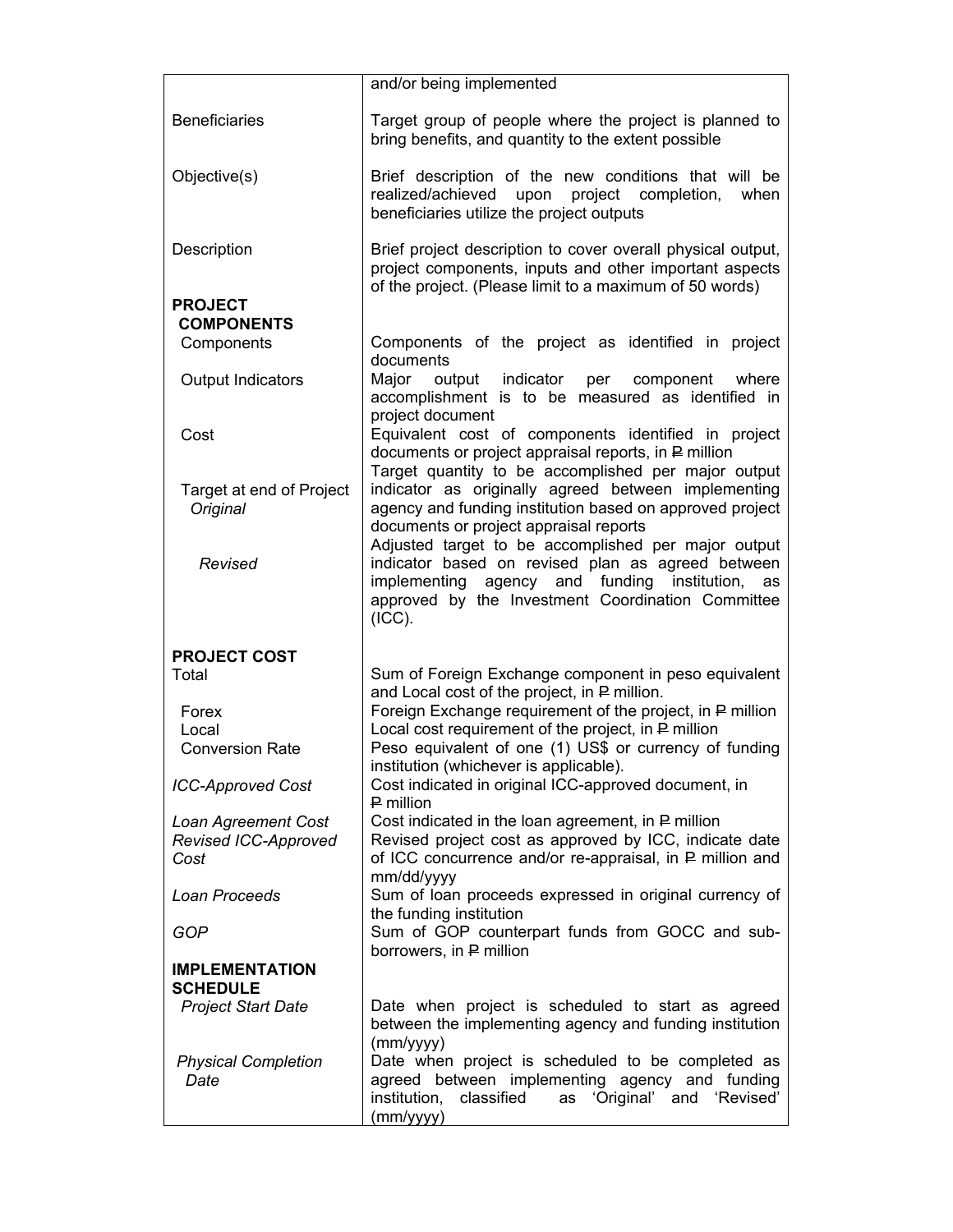## **15TH ODA PORTFOLIO REVIEW Table 1 Regional Disaggregation of Projects GOCC Name As of December 31, 2006**

 $\mathsf{r}$ 

| <b>PROJECT TITLE</b>                                 | As indicated in loan agreement                                                                                                                                                                                                                     |
|------------------------------------------------------|----------------------------------------------------------------------------------------------------------------------------------------------------------------------------------------------------------------------------------------------------|
| <b>LOCATION</b>                                      | Regional location where project will be implemented<br>and/or being implemented                                                                                                                                                                    |
| <b>PROJECT COST</b><br><b>TP</b><br>LP<br><b>GOP</b> | Sum of funds from loan proceeds and<br>peso<br>counterpart, in P million.<br>Amount financed by loan from funding institution, in<br>$P$ million<br>Local counterpart of the project, in Pmillion                                                  |
| <b>IMPLEMENTATION</b><br><b>SCHEDULE</b><br>Start    | Date when project is scheduled to start as agreed<br>between the implementing agency and the funding<br>institution (mm/dd/yyyy)                                                                                                                   |
| Completion                                           | Date when project is scheduled to be completed as<br>agreed between implementing agency and funding<br>institution, classified as 'Original' and 'Revised'<br>(mm/yyy)                                                                             |
| <b>REMARKS</b>                                       | Justifications/explanations for any deviations, if any, in<br>the project cost and implementation schedule as<br>compared with those indicated in<br>the Project<br>Factsheet, and issues/problems encountered which<br>resulted in said deviation |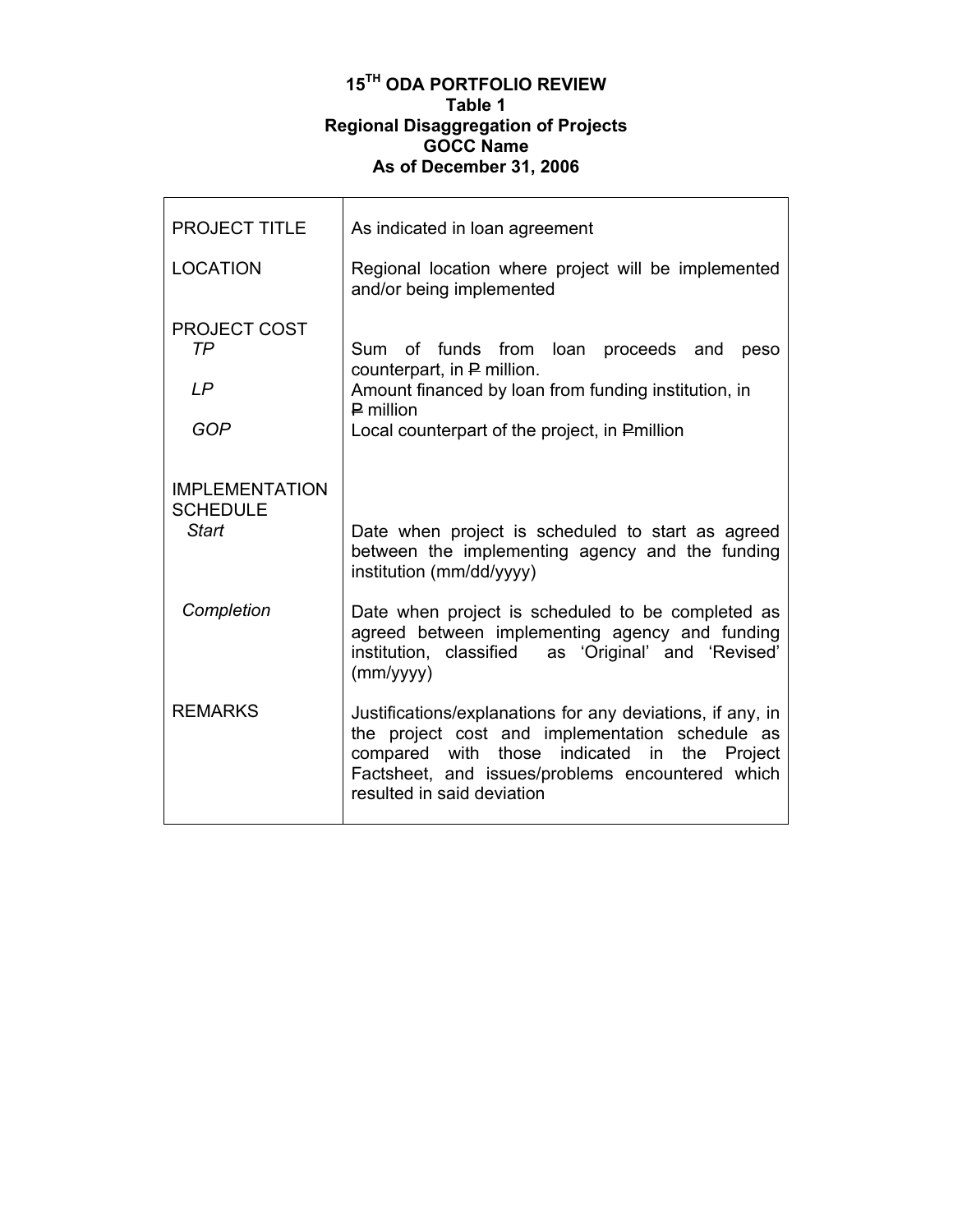### **15th ODA PORTFOLIO REVIEW Table 2 Budget Forecast and Physical Targets GOCC Name As of December 31, 2006**

| <b>PROJECT TITLE</b>                                         | As indicated in loan agreement                                                                                                                                                                                                       |
|--------------------------------------------------------------|--------------------------------------------------------------------------------------------------------------------------------------------------------------------------------------------------------------------------------------|
| <b>TOTAL COST</b>                                            | ICC-Approved Cost and Loan Agreement (L/A) Cost,<br>classified as funds from loan proceeds and GOP<br>counterpart, in P million                                                                                                      |
| <b>ICC-Approved Cost</b>                                     | Project cost indicated in ICC-approved document<br>further classified into 'Original' and 'Revised', in P<br>million                                                                                                                 |
| L/A Cost                                                     | Project cost indicated in loan agreement, in P million                                                                                                                                                                               |
| <b>CAPEX</b>                                                 | Authorization issued by the GOCC Board, which<br>allows an agency to incur obligations for specified<br>amounts, classified into funds provided through loan<br>proceeds and GOP counterpart                                         |
| As of December 31,<br>2005<br>CY2006                         | Cumulative total amount approved since project start<br>up to December 2005, in P million<br>Approved amount for the reporting period, in P<br>million                                                                               |
| <b>MULTI-YEAR</b><br><b>REQUIREMENT</b><br><b>FORECAST</b>   | Projected financial requirements per year from<br>CY2007 to CY2011, and future years, classified as<br>loan proceeds and GOP counterpart, Pmillion                                                                                   |
| ACTUAL PHYSICAL<br><b>ACCOMPLISHMENT</b>                     |                                                                                                                                                                                                                                      |
| As of December 31,<br>2005<br>CY2006                         | Actual physical accomplishment since the start of the<br>project up to the end of December 2005, in %<br>Actual physical accomplishment during the particular<br>reporting period, in %.                                             |
| <b>PROJECTED</b><br><b>PHYSICAL</b><br><b>ACCOMPLISHMENT</b> | Physical targets for the remaining years from<br>CY2007 to CY2011, and future years, in %. In case<br>annual physical targets could not be expressed in<br>overall percentage, please indicate target, based on<br>output indicators |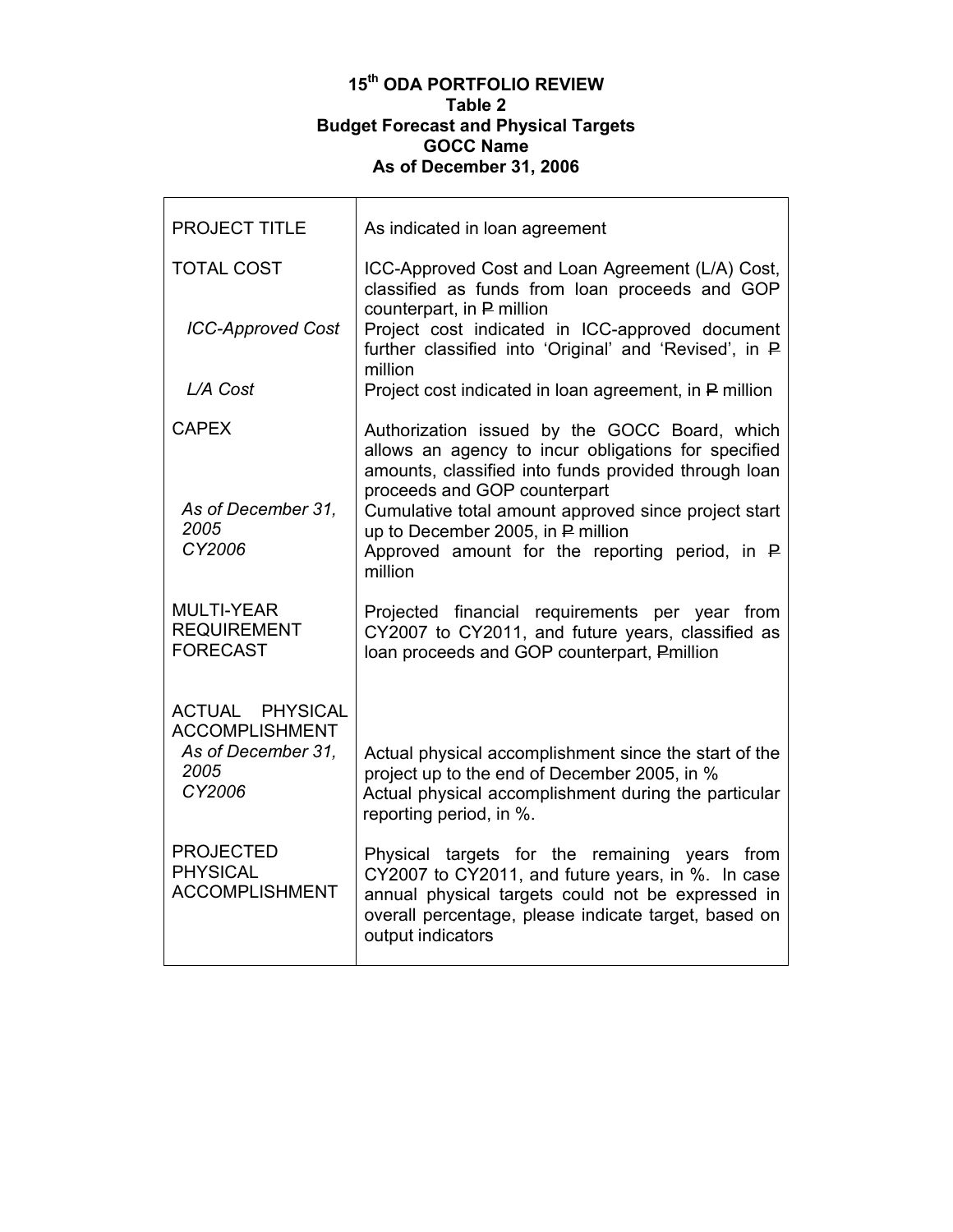## **15th ODA PORTFOLIO REVIEW Table 3A Financial Status of Projects GOCC Name As of December 31, 2006**

| <b>PROJECT TITLE</b>                                        | As indicated in loan agreement                                                                                                                                                               |
|-------------------------------------------------------------|----------------------------------------------------------------------------------------------------------------------------------------------------------------------------------------------|
| <b>CAPEX</b>                                                | Authorization issued by the GOCC Board, which<br>allows an agency to incur obligations for specified<br>amounts, classified into funds provided through loan<br>proceeds and GOP counterpart |
| As of December 31,<br>2005<br>CY2006                        | Cumulative amount approved from start of the project<br>up to end of CY 2005, in Pmillion<br>Amount approved for the reporting period, in Pmillion                                           |
| <b>OBLIGATIONS</b>                                          | Liabilities legally incurred and committed to be paid<br>by the agency either immediately or in the future to<br>the sub-borrowers                                                           |
| As of December 31,<br>2005<br>CY2006                        | Cumulative obligations incurred from the start of the<br>project up to the end of CY2005, in P million<br>Obligations incurred by the project for the reporting<br>period, in P million      |
| <b>EXPENDITURES</b><br>As of December 31,<br>2005<br>CY2006 | Actual amount expended for the project<br>Cumulative actual amount expended/utilized by the<br>project from the start of the project up to end of<br>CY2005, in P million                    |
|                                                             | Actual amount expended/utilized by the project for the<br>reporting period, in P million                                                                                                     |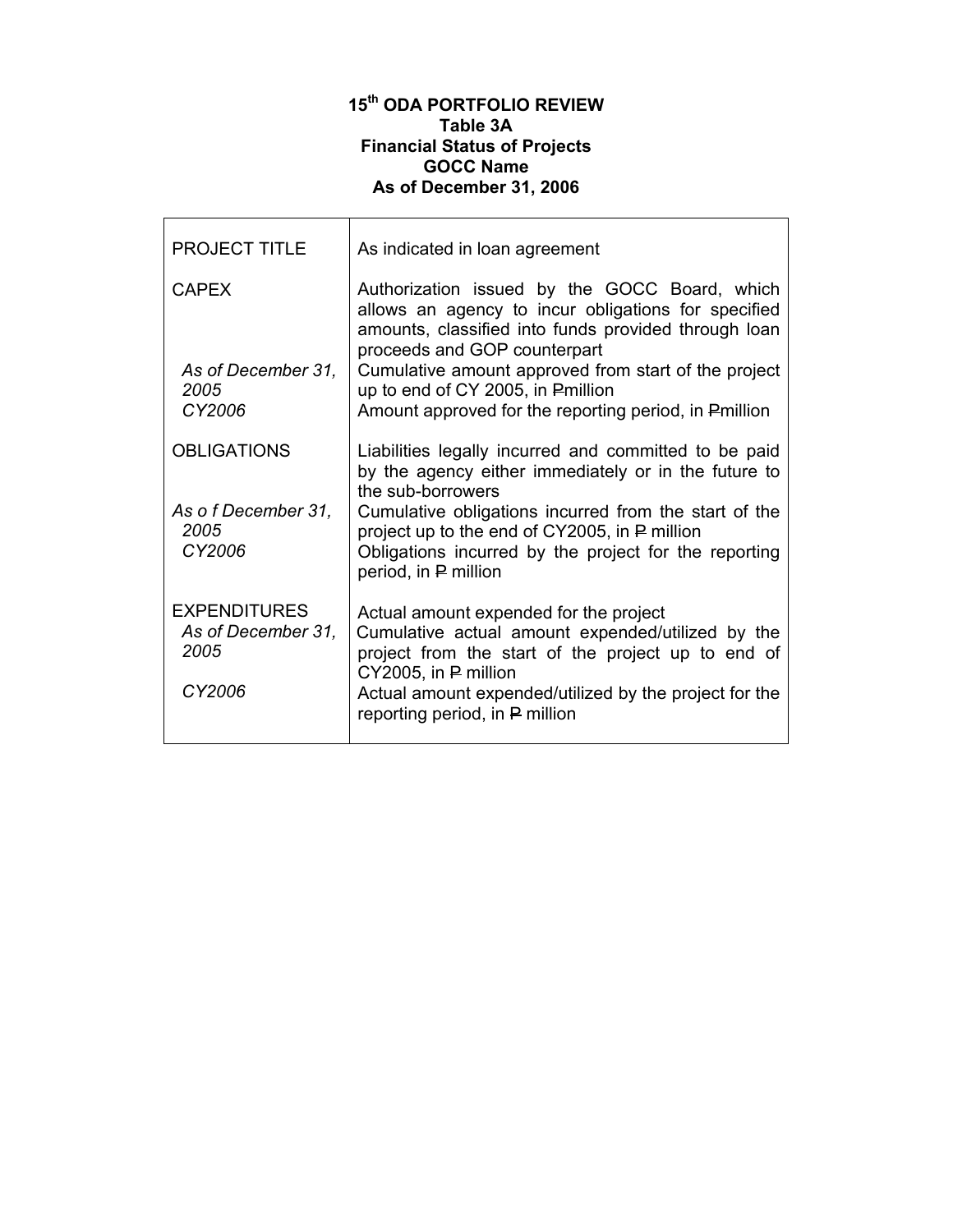### **15th ODA PORTFOLIO REVIEW Table 3B Physical Targets and Actual Accomplishments of Projects GOCC Name As of December 31, 2006**

 $\overline{\phantom{a}}$ 

| <b>PROJECT TITLE</b>                                    | As indicated in loan agreement                                                                                                                                                                                                                                                                                                                                                                                                                                              |
|---------------------------------------------------------|-----------------------------------------------------------------------------------------------------------------------------------------------------------------------------------------------------------------------------------------------------------------------------------------------------------------------------------------------------------------------------------------------------------------------------------------------------------------------------|
| <b>TARGET</b><br>As of December 31,<br>2005<br>CY2006   | Estimated physical targets which could be derived<br>from the project S-curve. In case annual physical<br>targets could not be expressed in overall percentage,<br>please indicate target, based on output indicators<br>Cumulative target since the start of the project up to<br>the end of CY 2005, in %<br>Physical target or output during the<br>particular<br>reporting period, in %                                                                                 |
| <b>ACTUAL</b>                                           | Overall physical accomplishment or output of the<br>project                                                                                                                                                                                                                                                                                                                                                                                                                 |
| As of December 31,<br>2005                              | Cumulative physical accomplishment or output since<br>the start of the project up to the end of December<br>2005, in %                                                                                                                                                                                                                                                                                                                                                      |
| CY2006                                                  | Physical accomplishment or output during<br>the<br>particular reporting period, in %.                                                                                                                                                                                                                                                                                                                                                                                       |
| <b>SLIPPAGE</b><br>As of December 31,<br>2005<br>CY2006 | target and actual<br>Variance<br>between<br>physical<br>accomplishment or output of the project<br>Overall slippage since the start of the project up to the<br>end of CY 2005, in %<br>Slippage of the project during the particular reporting<br>period, in %.                                                                                                                                                                                                            |
| <b>REMARKS</b>                                          | Indicate whether the project would be completed on<br>schedule, or when slippage occurs, the extent and<br>factors causing such slippage. In case no physical<br>accomplishment or output was generated as of the<br>reporting period, please indicate preparatory activities<br>being undertaken such as: (1) preparation of work<br>plan/financial<br>requirements;<br>(2)<br>selection<br>οf<br>consultants; etc. Please indicate also the status of<br>said activities. |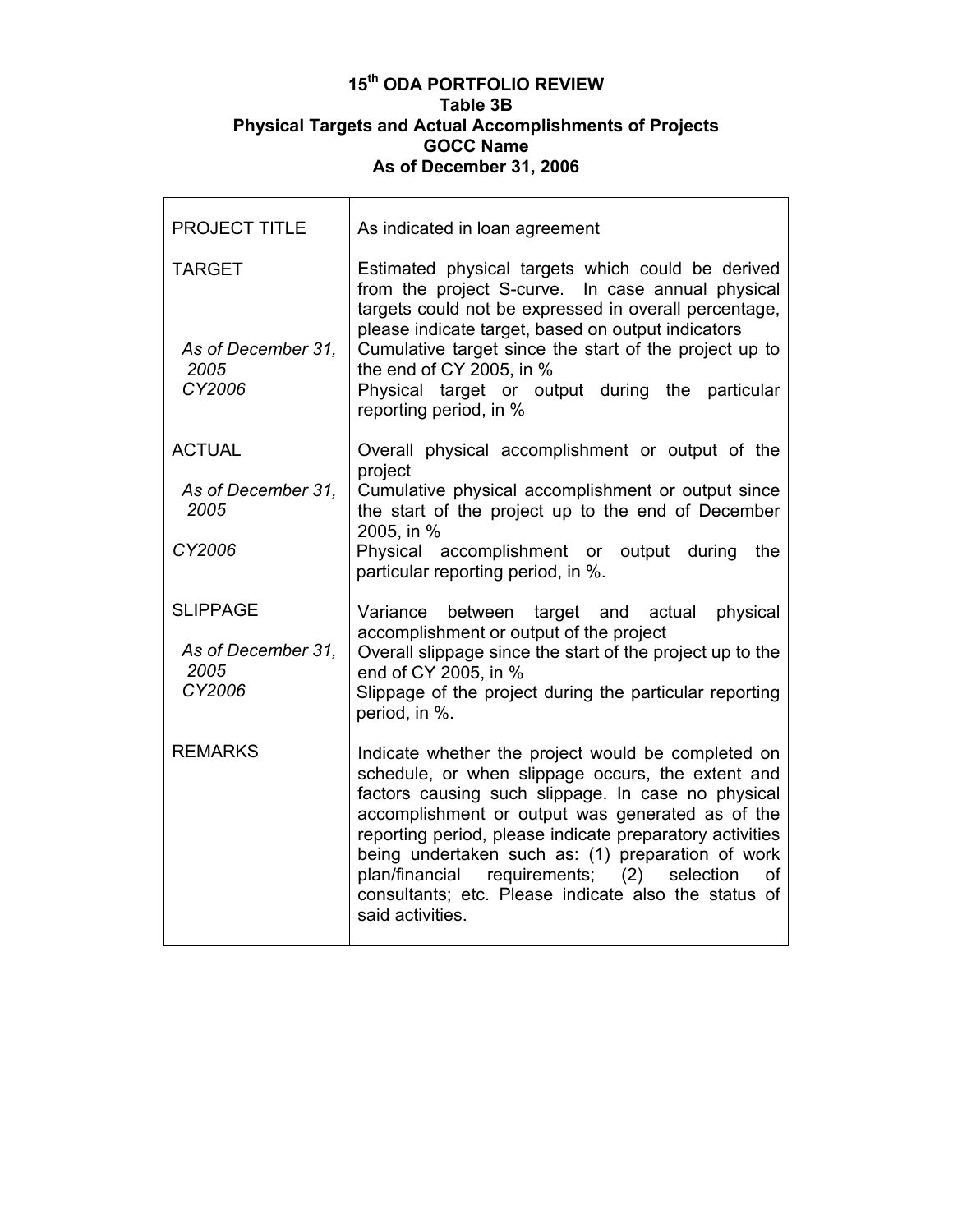### **15th ODA PORTFOLIO REVIEW Table 4 Physical Outputs of Projects GOCC Name As of December 31, 2006**

| <b>PROJECT TITLE</b>                                  | As indicated in loan agreement                                                                                                                                                                                                                                                                     |
|-------------------------------------------------------|----------------------------------------------------------------------------------------------------------------------------------------------------------------------------------------------------------------------------------------------------------------------------------------------------|
| <b>OUTPUT INDICATOR</b>                               | Major output indicator per component where<br>accomplishment is to be measured as indicated in<br>project documents, i.e., kilometers of transmission<br>lines erected/energized (TRANSCO), etc.                                                                                                   |
| <b>TARGET</b><br>As of December 31,<br>2005<br>CY2006 | Target quantity to be accomplished as agreed<br>between implementing agency and funding<br>institution, if any<br>Cumulative quantity to be accomplished from the<br>start of the project up to the end of CY 2005<br>Target quantity to be accomplished during the<br>particular reporting period |
| <b>ACTUAL</b><br>As of December 31,<br>2005<br>CY2006 | Cumulative actual quantity accomplished from the<br>start of the project up to the end of December 2005<br>Actual quantity accomplished during the particular<br>reporting period                                                                                                                  |
| <b>REMARKS</b>                                        | Indicate whether the target quantity would be<br>delivered as scheduled, and if not, the factors that<br>affected its delivery on time                                                                                                                                                             |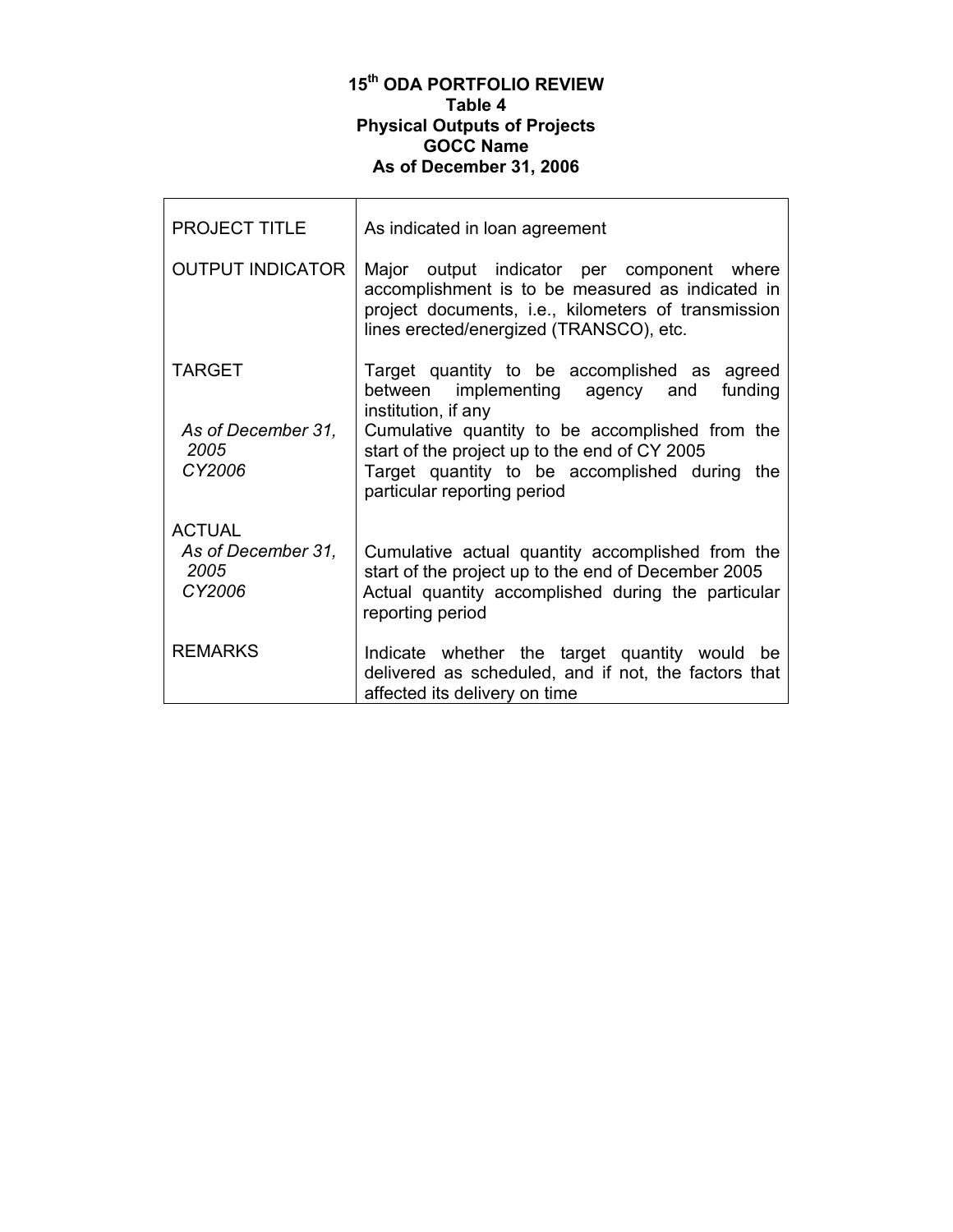#### **15th ODA PORTFOLIO REVIEW Table 5A Estimate of Additional Budget Requirements (For Projects with Cost Overruns) GOCC Name As of December 31, 2006**

| <b>FUNDING SOURCE</b>        | Name of funding institution where<br>loan<br>proceeds was sourced                                                                                                                          |
|------------------------------|--------------------------------------------------------------------------------------------------------------------------------------------------------------------------------------------|
| <b>PROJECT TITLE</b>         | As indicated in loan agreement                                                                                                                                                             |
| <b>PROJECT COST</b>          | ICC-approved cost, loan agreement cost and<br>current estimate, classified as funds from loan<br>proceeds and GOP counterpart, in P million                                                |
| <b>ICC-Approved Cost</b>     | Project cost as approved by ICC further<br>classified as Original and Revised, in P million                                                                                                |
| L/A Cost                     | indicated in the<br>cost as<br>Project<br>loan                                                                                                                                             |
| <b>Current Estimate</b>      | agreement, in P million<br>Estimated revised project cost, subject to ICC<br>approval, in P million                                                                                        |
| <b>COST OVERRUN</b>          | Estimated additional<br>budget<br>required<br>to<br>complete the project                                                                                                                   |
| <b>ICC-Approved Cost</b>     | Variance between the original and revised<br>ICC-approved costs, in P million                                                                                                              |
| L/A Cost                     | Variance between the original ICC-approved<br>and loan agreement costs, in P million                                                                                                       |
| <b>Current Estimate</b>      | Variance between the ICC- approved and<br>current estimated costs, in P million                                                                                                            |
| % COST OVERRUN               | Percentage of additional budget required to<br>complete the project                                                                                                                        |
| <b>ICC-Approved Cost</b>     | Percentage variance between the original and<br>revised ICC-approved costs                                                                                                                 |
| L/A Cost                     | Percentage variance<br>ICC-<br>the<br>between<br>approved and loan agreement costs                                                                                                         |
| <b>Current Estimate</b>      | ICC-<br>Percentage variance between<br>the<br>approved and current estimated costs                                                                                                         |
| <b>JUSTIFICATION/REMARKS</b> | Explanations or reasons for cost overrun.<br>-lf<br>the project has been presented to/approved<br>by ICC, please indicate date of concurrence<br>and major reasons cited for cost overrun. |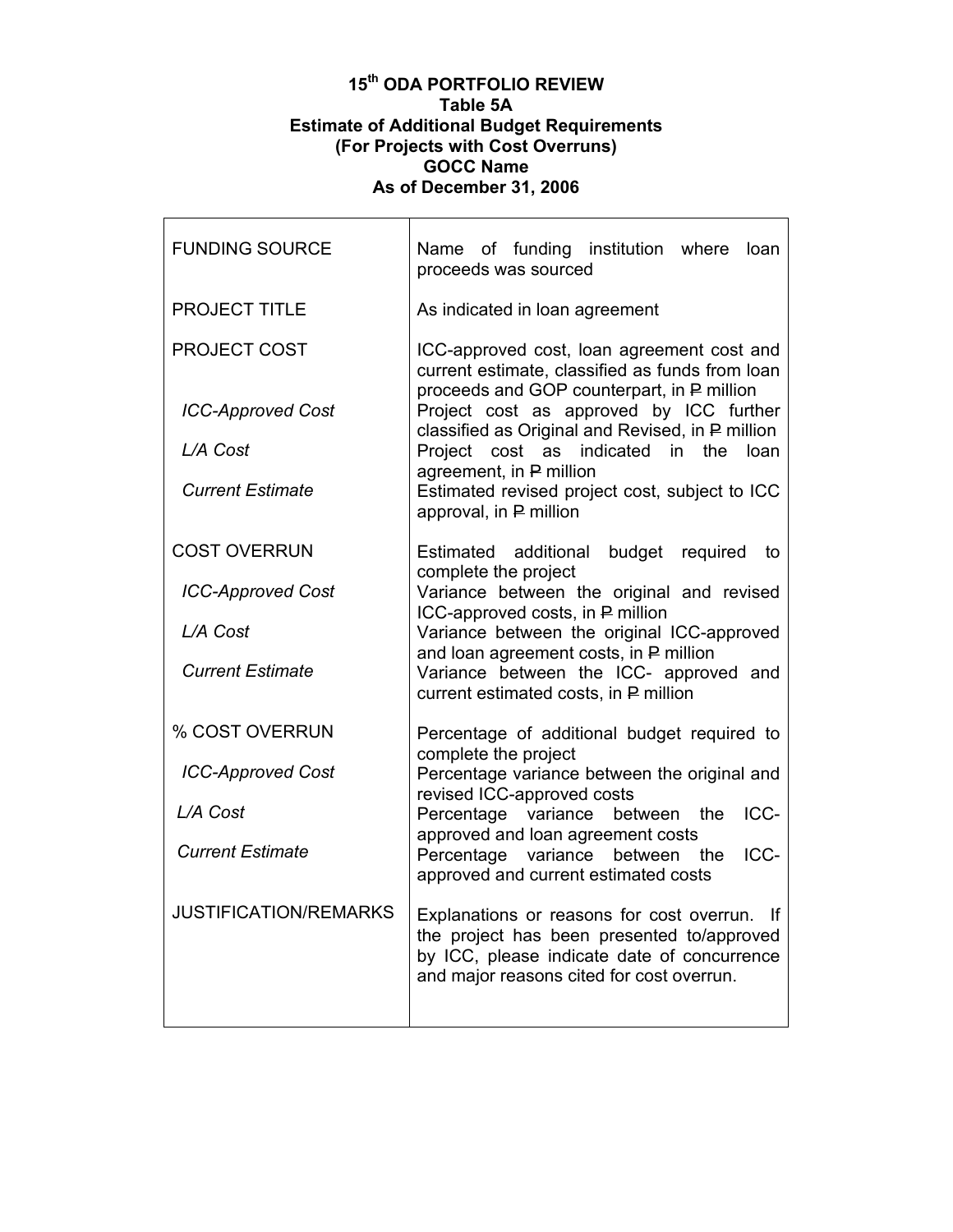## **15th ODA PORTFOLIO REVIEW Table 5B Detailed Estimate of Additional Budget Requirements GOCC Name As of December 31, 2006**

г

| <b>PROJECT TITLE/</b><br><b>COMPONENTS</b> | indicated in<br>ICC-approved/Loan<br>As<br>Agreement documents                                                                                      |
|--------------------------------------------|-----------------------------------------------------------------------------------------------------------------------------------------------------|
| <b>ICC-APPROVED COST</b>                   | Project cost as approved by ICC, classified as<br>loan proceeds<br>from<br>funds<br>and<br>GOP<br>counterpart for each component                    |
| <b>L/A COST</b>                            | Project cost as indicated in the<br>loan<br>agreement, classified as funds<br>loan<br>from<br>proceeds and GOP counterpart for<br>each<br>component |
| <b>CURRENT ESTIMATE</b>                    | Estimated revised project cost, subject to ICC<br>approval, classified as funds from loan<br>proceeds and GOP counterpart in P million              |
| <b>OBLIGATIONS</b>                         | Liabilities legally incurred and committed to be<br>paid by the agency either immediately or in<br>the future to the sub-borrowers, in $P$ million  |
| <b>EXPENDITURES</b>                        | Cumulative actual amount expended/utilized<br>by the project from the start of the project up<br>to end of CY2006, in P million                     |
| <b>AVAILABLE BUDGET</b>                    | Variance between the ICC-approved Cost and<br>Obligations incurred                                                                                  |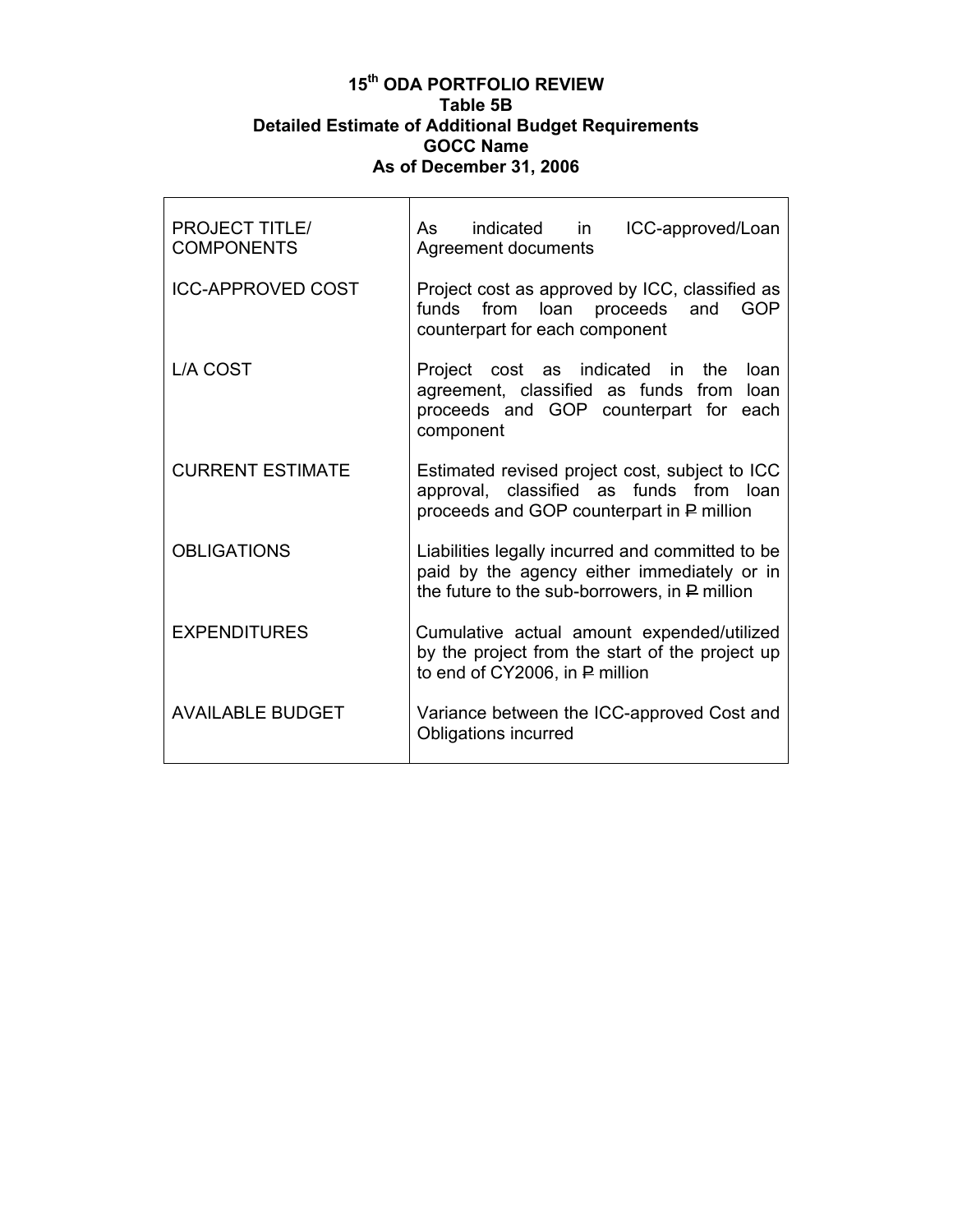#### **15th ODA PORTFOLIO REVIEW Table 6 Problem Analysis of Projects GOCC Name As of December 31, 2006**

 $\mathsf{r}$ 

| <b>PROJECT TITLE</b>                                            | As indicated in loan agreement                                                                                                                                                                                                                                                                                                                                                                                                                                                                                                                                               |
|-----------------------------------------------------------------|------------------------------------------------------------------------------------------------------------------------------------------------------------------------------------------------------------------------------------------------------------------------------------------------------------------------------------------------------------------------------------------------------------------------------------------------------------------------------------------------------------------------------------------------------------------------------|
| <b>OUTSTANDING</b><br><b>PROBLEMS</b>                           | Major issues/problems still outstanding<br>encountered during the pre-implementation<br>phase as well as in the implementation phase.<br>Provide more details on the type/nature of<br>problem, magnitude, as well as indication of<br>how long this problem had been existing.                                                                                                                                                                                                                                                                                              |
| REMARKS/ASSESSMENT<br><b>ACTION TAKEN/BEING</b><br><b>TAKEN</b> | Indicate probable cause of problems and the<br>steps taken/being taken in resolving past<br>problems. Also indicate date(s) when these<br>problems were resolved.<br>List down countermeasures underway or being<br>instituted by concerned unit(s), whether<br>individually or collectively to resolve the<br>identified problems. Indicate details of the<br>problem and its probable effect on the overall<br>project scope, implementation schedule and<br>Indicate also the names of other<br>cost.<br>agencies involved to facilitate early resolution<br>of problems. |
| <b>RECOMMENDATION/S</b>                                         | Outline the action plan necessary to resolve<br>any outstanding problem affecting the project.<br>Given the problems identified as outstanding,<br>indicate the probability of still meeting the<br>project objectives - low, moderate,<br>high<br>probability, etc.                                                                                                                                                                                                                                                                                                         |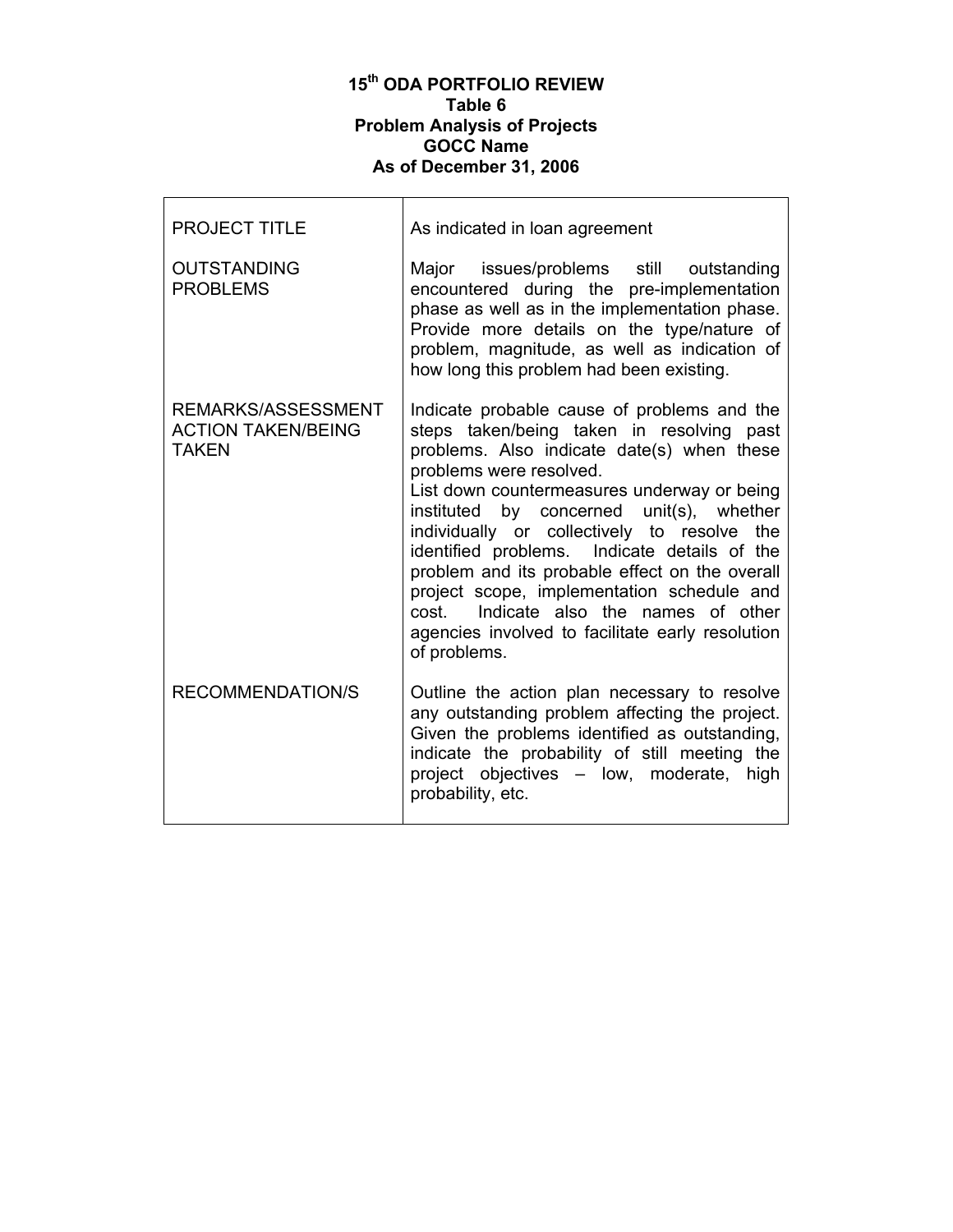### **15th ODA PORTFOLIO REVIEW TABLE 7 Projects with Possible Cancellations in CY 2007 and Beyond GOCC Name As of December 31, 2006**

 $\mathsf{r}$ 

| <b>FUNDING SOURCE</b>                                                                  | Name of funding institution where loan proceeds was<br>sourced                                                                                                                                                                                |
|----------------------------------------------------------------------------------------|-----------------------------------------------------------------------------------------------------------------------------------------------------------------------------------------------------------------------------------------------|
| <b>PROJECT TITLE</b>                                                                   | As indicated in loan agreement                                                                                                                                                                                                                |
| <b>POSSIBLE LOAN</b><br><b>AMOUNT FOR</b><br><b>CANCELLATION IN</b><br>2007 AND BEYOND | Estimated portion of loan amount to be cancelled in<br>2007 and beyond, in \$million                                                                                                                                                          |
| <b>REASON/S FOR</b><br><b>CANCELLATION</b>                                             | Provide details on the reason(s) for cancellation.<br>Given the reasons identified which resulted in the<br>cancellation, indicate the probability of still meeting<br>the project objectives $-$ low, moderate,<br>high<br>probability, etc. |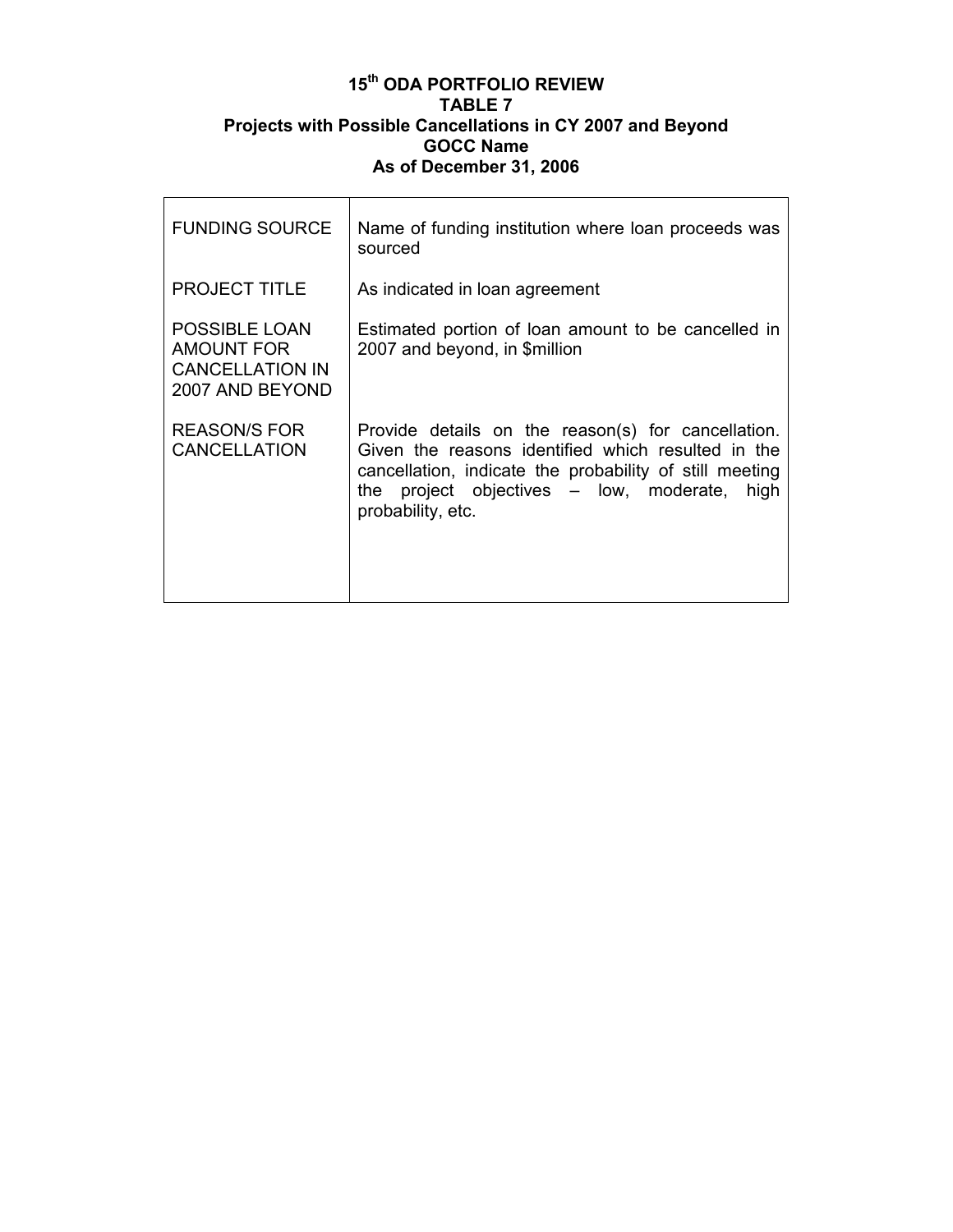#### **15th ODA PORTFOLIO REVIEW Table 8 Project Results GOCC Name As of December 31, 2006**

| <b>PROJECT TITLE</b>                       | As indicated in loan agreement                                                                                                                                                                                                                                                                                                                                           |
|--------------------------------------------|--------------------------------------------------------------------------------------------------------------------------------------------------------------------------------------------------------------------------------------------------------------------------------------------------------------------------------------------------------------------------|
| <b>LOAN NUMBER</b>                         | Number of loan indicated in loan agreement                                                                                                                                                                                                                                                                                                                               |
| <b>IMPLEMENTING</b><br><b>AGENCY</b>       | Name of agency(ies) implementing the project                                                                                                                                                                                                                                                                                                                             |
| <b>PROJECT</b><br><b>OBJECTIVE/S</b>       | Consists of the Goal, Purpose and Output as<br>indicated in the project's logical framework (ICC<br>PE Form 6). The objectives (if there are many<br>objectives) that will be assessed are those which<br>can be achieved during the evaluation period.                                                                                                                  |
|                                            | Results refer to the project objective(s) as stated<br>in the narrative summary of the project's logical<br>framework (ICC PE Form 6). These are new<br>conditions<br>qualities achieved<br>or<br>when<br>beneficiaries adopt/utilize the project outputs.                                                                                                               |
| <b>RESULTS</b><br><b>INDICATORS/TARGET</b> | Indicators which will measure/indicate in concrete,<br>observable and objectively verifiable terms, to<br>what extent the expected results have been<br>achieved. Indicators, as much as possible, should<br>have Quality, Quantity, Area and Beneficiaries<br>dimensions.                                                                                               |
| <b>OBSERVED RESULTS</b>                    | Maybe either proxy or logframe indicators. Proxy<br>indicators may lead as "stand in" for the logical<br>framework indicators (as indicated in the project's<br>logical framework or ICC PE Form 6) whenever<br>the latter is still not available/appreciable but<br>nevertheless may provide early evidence<br>that<br>project results will be or will not be achieved. |

Note: Projects are not simply a means to accomplish components and activities but they are the best means to attain end of project objectives or project results (or outcomes). Project results are the initial benefits directly resulting from the project. These should become visible during, or soon, after project completion. They are usually based on specific results indicators which are measurable indicators derived from the logical framework (or similar instruments) used in the design of the project.